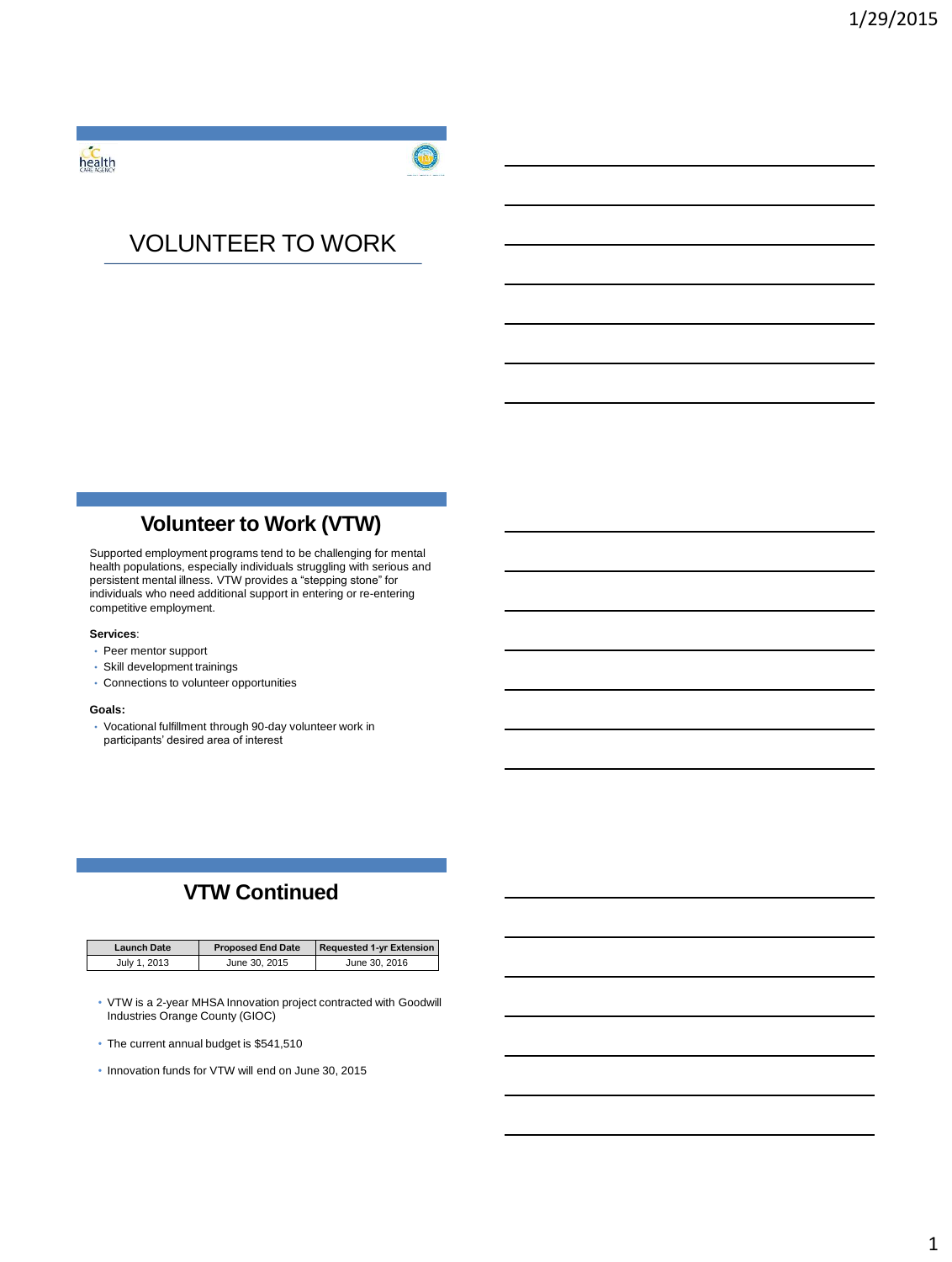### **Project Outcomes**

|                             | FY 13/14<br>(July 1, 2013 - June 30, 2014) | FY 14/15 - To Date<br>(July 1, 2014 - December 31, 2014) |  |
|-----------------------------|--------------------------------------------|----------------------------------------------------------|--|
| Number Served               | 110                                        | 77                                                       |  |
| <b>Volunteer Placements</b> | 73                                         | 57                                                       |  |
| Job Placements              |                                            | 13                                                       |  |
| Successful Completions      | 22                                         | 27                                                       |  |
| Referrals Out               | 32                                         | 24                                                       |  |
| Linkages                    | 13                                         | 23                                                       |  |



# Comparison of Peer and Staff Satisfaction **H** Peer Support **M** Staff Satisfaction

### **Summary**

- A recent article featured in the OC Register highlights the positive impact and need for supported employment programs <http://www.ocregister.com/articles/mental-646365-people-health.html>
- VTW has contributed to supporting individuals with SPMI in entering or re-entering employment
- Project has exceeded target enrollment and placement goals since beginning services
- VTW has also helped participants overcome barriers to seeking services
	- Referrals and linkages provided to the Department of Rehabilitation, One-Stop Centers, Project Life Coach, GIOC Beyond Jobs, and Women Helping Women